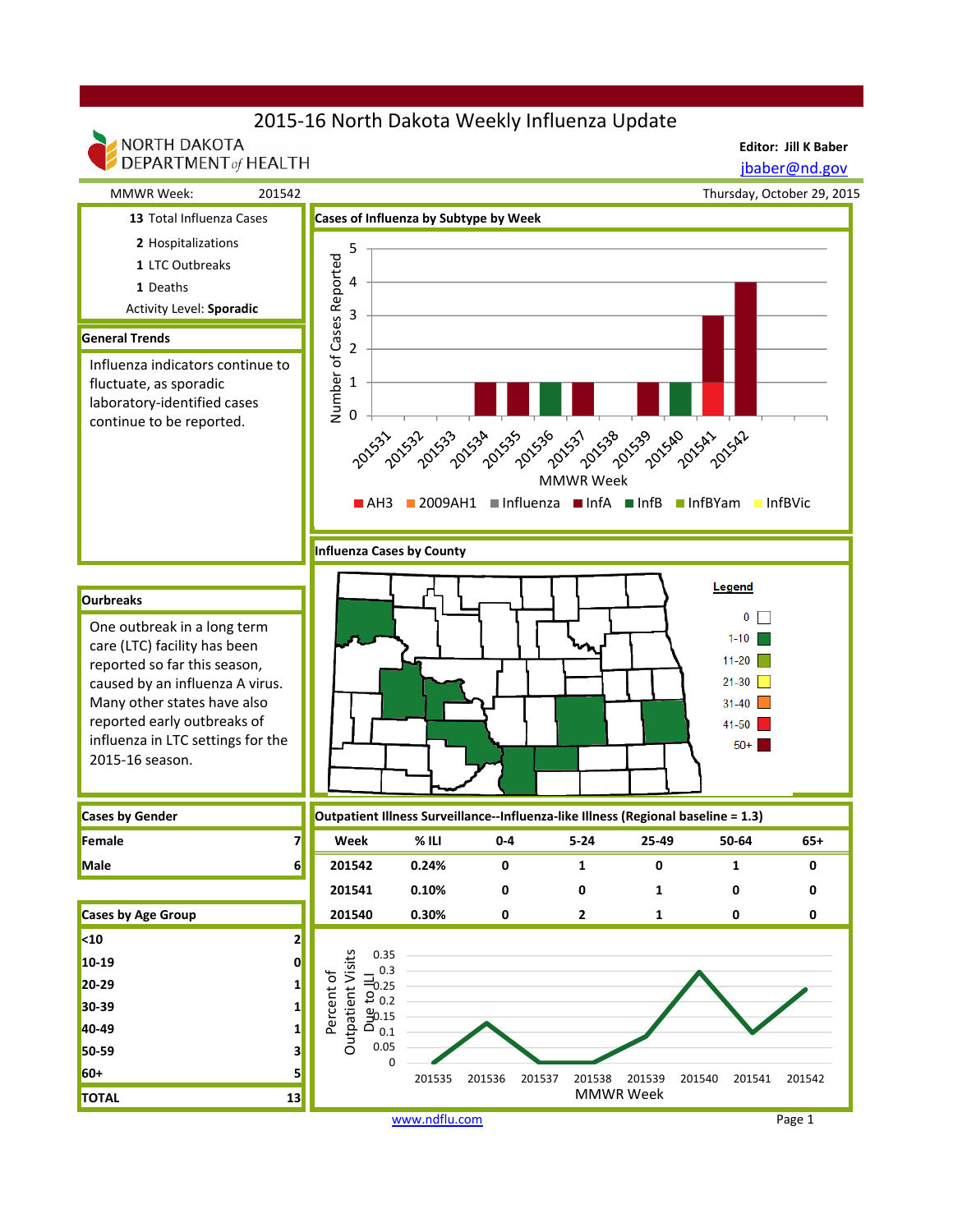# 2015-16 North Dakota Weekly Influenza Update

NORTH DAKOTA **DEPARTMENT** of HEALTH



## Thursday, October 29, 2015 **North Dakota Syndromic Surveillance--Influenza-like Illness (ILI)**

The percent of visits for ILI this week in our syndromic surveillance system is **0.16%**. Syndromic surviellance data includes hospital and walk-in clinic data from facilities across North Dakota, as well as ND data we receive from the Department of Defense.



State-wide percent positivity for influenza tests conducted at sentinel laboratories **stayed the same** this week at **0.0**%. Season-level activity for influenza is generally considered 10% positivity or greater.

Percent positivity for RSV **stayed the same** at **0.00**% this week.

#### **Sentinel Laboratories\*--Influenza** 5 200 Percent Positive Influenza Percent Positive Influenza 4.5 180 Number of Influenza Number of Influenza 160 **Tests Conducted** 4 Tests Conducted 3.5 140 120 3 Tests 2.5 100  $\overline{2}$ 80 1.5 60 40 1 0.5 20  $\Omega$  $\Omega$ 201535 201536 201537 201538 201539 201540 201541 201542 MMWR Week

\*These data do not represent all laboratory results for influenza.



### **National Statistics:**

National influenza activity and surveillance information is available from the CDC FluView website at: http://www.cdc.gov/flu/weekly/, and is updated every Friday.

www.ndflu.com Page 2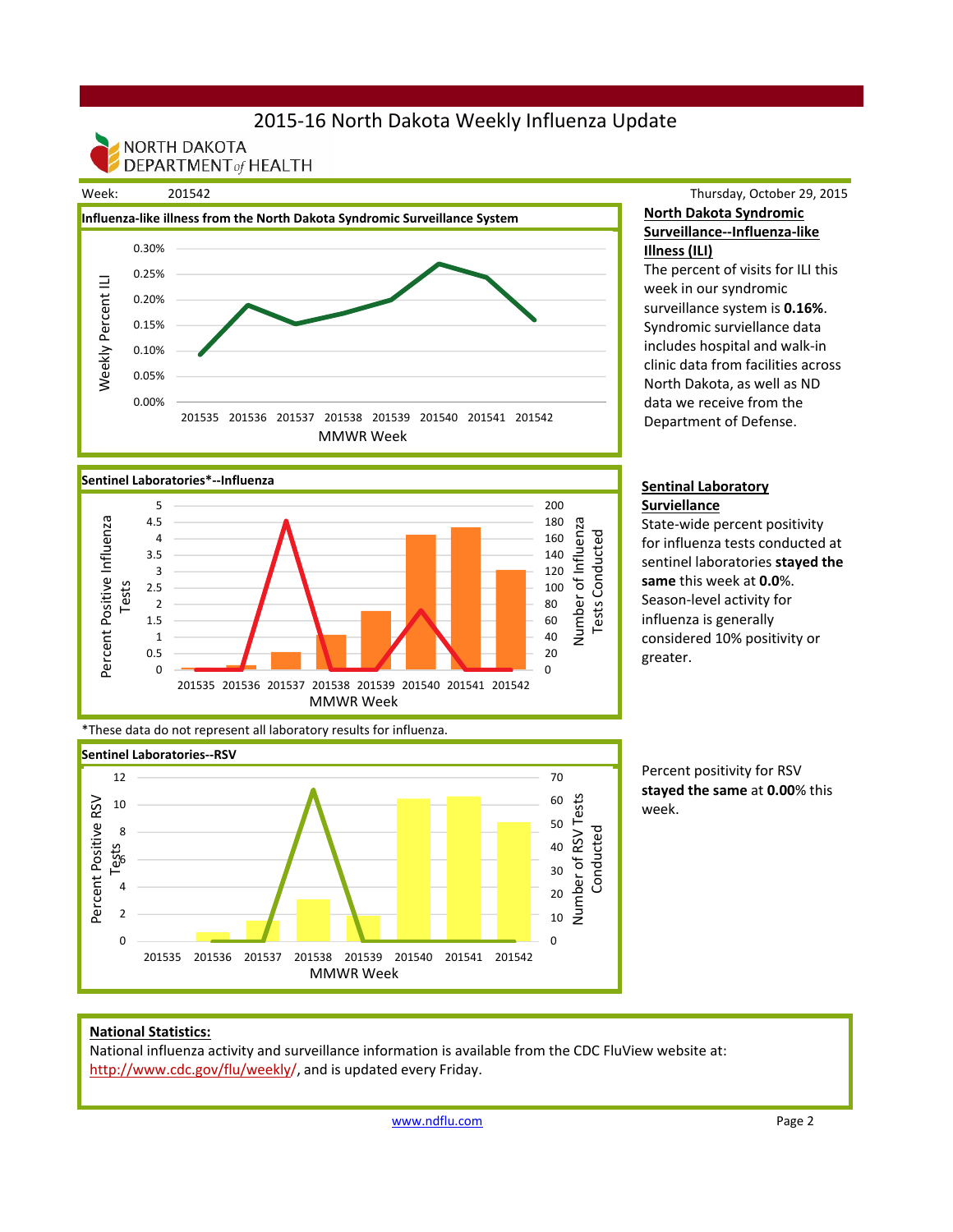

 $\mathsf{NORTH}{}$  DAKOTA<br>department  $_{\mathit{of}}$  health